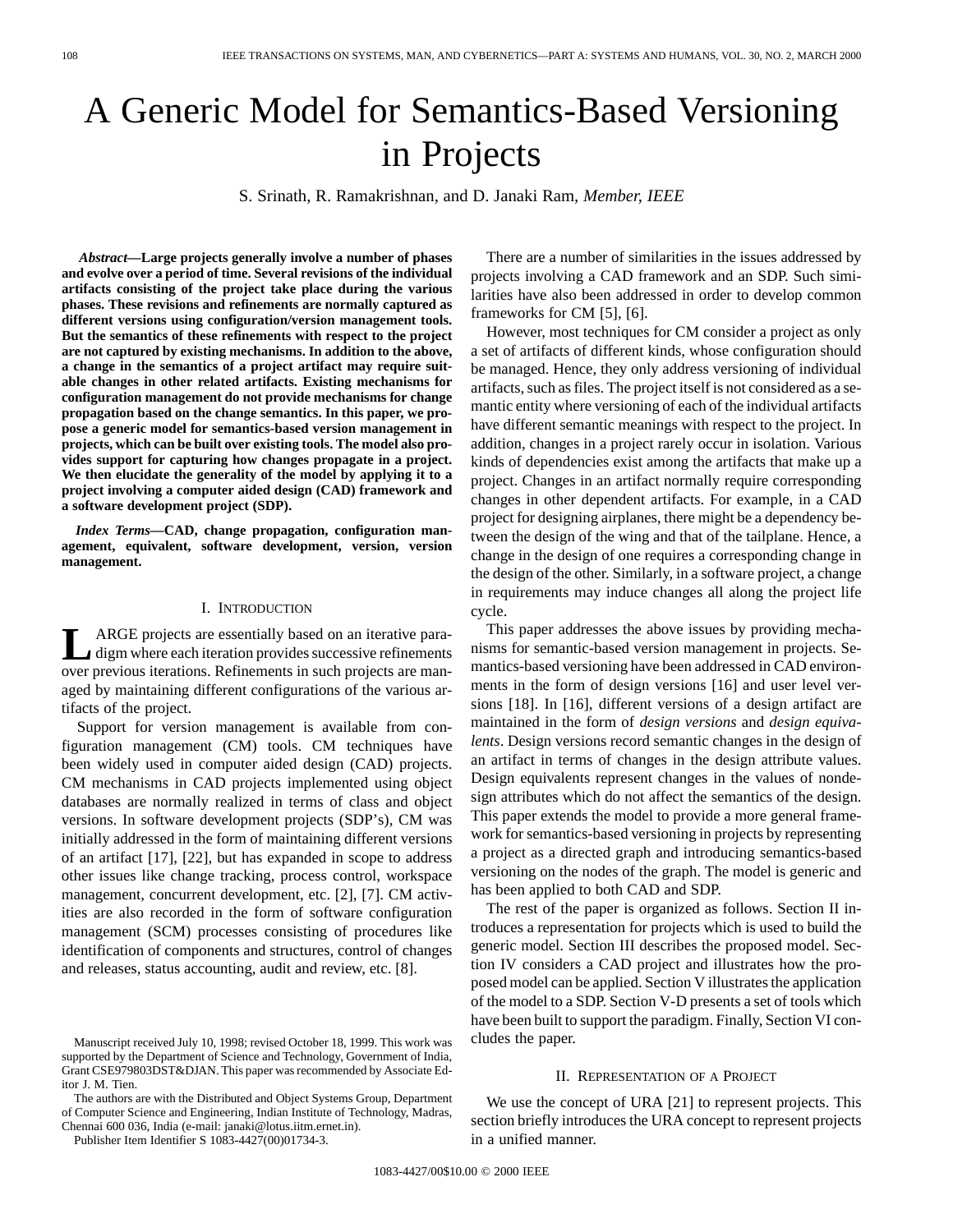

Fig. 1. Structure of a URA.

Any large project may be viewed along different dimensions. People participating in the project have specific sets of roles in the project. Each role would normally have a set of *logical entities* associated with the project. For example, in a SDP, developers are concerned with entities like classes, objects, libraries, etc., while project managers are concerned with entities like schedule, cost, etc. We define an *artifact* as *any logical entity of interest*. Artifacts map to physical entities in different ways depending on the role played by the artifact. A project consists of artifacts of different kinds and granularities which are interrelated.

A meta-level entity called a *unified representation of an artifact (URA)*<sup>1</sup> is defined, which represents an artifact of any type or granularity. The semantics of a URA is shown in Fig. 1.

A URA consists of three main components. These are as follows.

- A component which can extract the artifact from the information system whenever required.
- A component containing context and other meta information about the artifact.
- A component enforcing authentication mechanisms to ensure the integrity of the extracted artifact.

In addition to these, there are links to other URA's which reflect the relationship between the artifacts which the two URA's represent. A set of "features" are associated with each URA which allows it to be classified and queried. A set of semantics-based version information enables a URA to keep track of the evolution of the artifact that it represents.

Since URA's contain links to other URA's, they can be connected in any fashion. Also, since URA's represent logical entities of any kind and granularity, a graph of URA's can be used



Fig. 2. Representation of a project using URA's.

to represent an entire project. Fig. 2 shows a URA graph for a SDP.

A formal definition for a URA and the project graph may be provided as follows. An artifact  $A$  in an information system, has a URA  $U_A$  associated with it. The semantics of  $U_A$  is defined as a 6-tuple  $U_A = (S, C_a, C_m, C_t, L, F)$  where  $S(U_A)$  is a tuple of the form (ver, eqv) containing version information about  $A$ . The next section explains the *(ver, eqv)* format of the version information.

 $C_a(U_A)$ ,  $C_m(U_A)$ ,  $C_t(U_A)$  are called the *components* of  $U_A$ .

 $C_a(U_A)$  is a set containing mechanisms for extracting A.

 $C_m(U_A)$  is a set containing mechanisms for obtaining information about  $A$ .

 $C_t(U_A)$  is a set containing mechanisms for validating the artifact obtained from any mechanism  $m \in C_a(U_A)$ .

 $L(U_A)$  is a set of URA's  $\{U_{a_1}, U_{a_2}, \cdots, U_{a_n}\}$  such that for any  $U_{a_i} \in L(U_A)$  there is a relationship between A and  $a_i$  in the information system.

 $F(U_A)$  set of the form  $\{name_1 = value_1, name_2 =$  $value_2, \dots, name_k = value_k$  which indicates the features of  $A$ .

The *semantics* of an artifact  $\vec{A}$  is defined as the set of all features of  $A$  which describe the functionality and interfaces of A. Based on this, the set of features  $F(U_A)$  of an artifact may be partitioned into two subsets  $F_v(U_A)$  and  $F_e(U_A)$ , where  $F_v(U_A)$  would be the set representing the semantics of the artifact A. The set  $F_e(U_A)$  denotes the set of auxiliary features which do not directly govern the functionality and interfaces of A.

A project is defined as the set of all activities and information generated from the time beginning from the conceivement of the product, to the time when the product is no longer in use. The

<sup>&</sup>lt;sup>1</sup>In our earlier work [21], URA expanded to *unified reuse artifact*, since it was primarily meant for reuse. However, since then, URA's have been used for other purposes also and the present expansion has been adopted. The acronym URA still remains the same.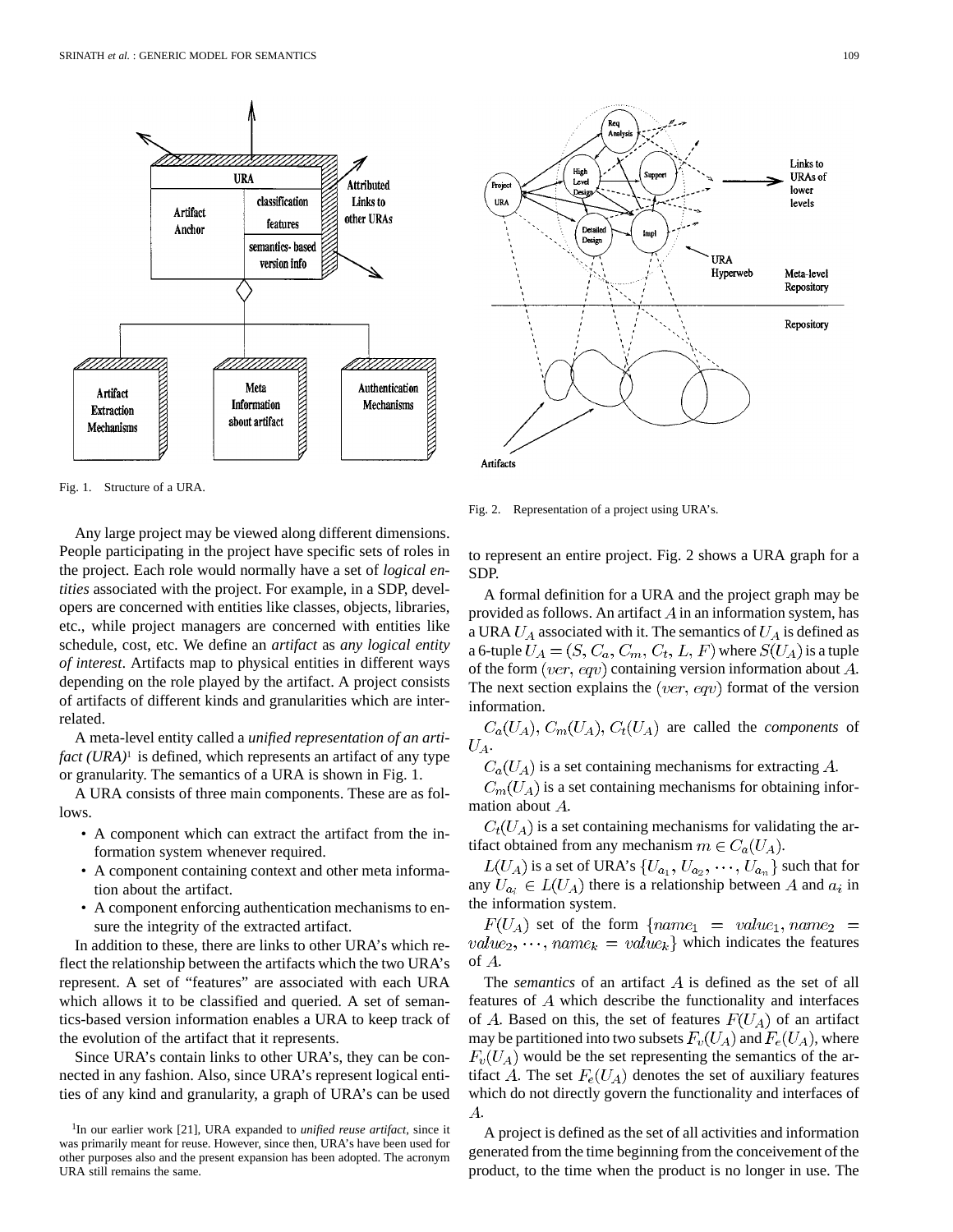URA representation of a project is defined as a directed graph  $G = (V, L, E)$ , where

- $\boldsymbol{V}$ set of all URA's in the project;
- set of all URA links of the form  $(U_A, U_B, attr)$ L  $U_A, U_B \in V$ , which represents artifact relationships;
- $\boldsymbol{E}$ set of all links of the form  $(U_A, U_B, cohesive)$  $U_A, U_B \in V$ , which represents links through which changes propagate.

Normally, the set of links for change propagation would be a subset of the links representing artifact relationships.

For a given link  $l \in L$ , the following functions are defined:

source(l) =  $U_A$  such that  $l = (U_A, U_B, attr)$ . source(l) depicts the source node of a link;

 $target(l) = U_B$  such that  $l = (U_A, U_B, attr)$ . target(l) depicts the target node of a link;

$$
attr(l) = attr
$$
 such that  $l = (U_A, U_B, attr)$ .  
attr(l) depicts the attribute of a link.

For a given link  $e \in E$ , the following are defined in a similar manner— $source(e)$ ,  $target(e)$ , and  $cohesive(e)$ .

A link  $e \in E$  may either represent a "strong" or a "weak" relationship between artifacts. A strong relationship between two artifacts indicates that the semantics of the target artifact is dependent on the semantics of the source artifact. A strong relationship is indicated by setting the value of  $cohesive(e)$  to **true** and a weak relationship is indicated by setting the value of  $cohesive(e)$  to **false**.

During the life cycle of the project, artifacts of the project and the structure of the project graph undergo changes. If the project has to be considered as a semantic entity in itself, the versioning mechanism used by the project should reflect the impact of changes on the project graph.

The next section describes such a versioning mechanism based on the URA graph representation for projects.

# III. A GENERIC MODEL FOR SEMANTICS BASED VERSION MANAGEMENT

The previous section introduced a paradigm that enables a project to be considered as a semantic entity (namely, a directed graph of URA's), when addressing CM needs. This section proposes a CM mechanism based on changes in the semantics of an artifact.

A directed graph represents the project, and the graph is said to evolve as changes occur in the project. The evolution of the graph is captured as a set of 12 *instances*. A description of the model is as follows:

 $G = (V, L, E)$  is a directed graph, where the set V corresponds to the set of all nodes in the graph, and  $L$  is the set of all triplets of the form  $(a, b, attr), a, b \in V$ , which denotes a link of type  $attr$ , from node a to node b. E is the set of all links of the form  $(a, b, \text{cohesive})$ ,  $a, b \in V$ , which denotes the links through which changes propagate.

can be considered to have a set of *subgraphs*,  $G_1, G_2, \cdots, G_k$ . A nonempty subgraph represents a subsystem inside the project. The nodes in the subgraph represent the artifacts of the subsystem. For each subgraph  $G_i$ , a unique node  $pv_i$  is identified as the *pivot* node. The pivot node is the node which represents the artifact corresponding to the entire subsystem depicted by the subgraph. For example, if the subgraph corresponds to the graph consisting of all aspects of a fuselage design, the pivot node corresponds to the design of the entire fuselage. The pivot node is representative of the subgraph in the sense that, the subgraph is said to have changed into a new version when the pivot node changes into a new version. By the definition of a pivot node, it is imperative that the pivot node of a subgraph should be reachable by all nodes in the subgraph.

Each node in the graph has a set of features or attributes. The set of attributes for node  $a$  in the graph is denoted by  $F(a)$ . A link of the form  $(a, b, attr) \in L$  is considered to be an attribute of node a. A set  $F_v(a) \subseteq F(a)$  denotes the set of *versioning attributes* or the semantics of the node *a*. A set  $F_e(a) \subset F(a)$ denotes the set of *nonversioning attributes* of node *a*.  $F_v(a)$  and  $F_e(a)$  partition the set of attributes of a, i.e.,  $F_v(a) \cup F_e(a) =$  $F(a)$  and  $F_v(a) \cap F_e(a) = \phi$ .

The set of links  $E$  is partitioned by two sets  $C$  and  $N$  $(C, N \subset E \text{ and } C \cup N = E \text{ and } C \cap N = \emptyset)$ , such that  $C = \{e | e \in E \text{ and } cohesive(e) = \text{true}\}\$ and  $N = \{e | e \in E \text{ and cohesive}(e) = \text{false}\}.$ 

## *A. Evolution*

Evolutions in the graph are captured as a set of 12 instances. The instances are divided into different *classes*, categorized roughly based on the similarity of the changes occurring.

The instances of graph evolution are explained below. Fig. 3, shows a schematic representation of all the instances discussed. *1) Evolution of a Graph:*

*Instance 1:* The evolution of a subgraph is characterized by the evolution of its pivot node.

Fig. 3(a) depicts two nodes  $A$  and  $B$ , interconnected by a cohesive link (link with a filled bubble). The attributes of are **ar1** and **ar2**, and **ar1** is the versioning attribute. Similarly,  $\mathbf{b} \mathbf{r} \mathbf{1}$  is the versioning attribute of  $B$ . The term  $A_{m,n}$  denotes the *n*th equivalent of the *m*th version of  $A$ , while  $A_m$  denotes the mth version of A. If the name of a node does not contain any version information, then it denotes the latest (or whatever is set to be the **head**) version of the node. Thus, if  $A_{0,1}$  and  $B_{3,2}$  are the latest versions of A and B, a link of the form  $(A, B, attr)$  denotes a link between  $A_{0,1}$  and  $B_{3,2}$ . The following holds for  $A_{0,0}$ :

$$
F(A) = \{ar1, ar2\}
$$

$$
F_v(A) = \{ar1\}
$$

$$
(A_{0,0}, B_{0,0}, \text{true}) \in C.
$$

If  $\overline{A}$  is considered to be the pivot node for the subgraph containing the nodes  $A$  and  $B$ , the subgraph is said to change its semantics whenever the semantics of  $A$  change.

## *2) Versions and Equivalents:*

*Instance 2:* A new *version* of node A is created when an attribute  $a \in F_v(A)$  changes. A new version indicates a change in the semantics. This is represented formally as : for any  $a \in F_v(A)$ ,  $a \mapsto a' \Rightarrow A_{m, n} \mapsto A_{m+1, 0}$ .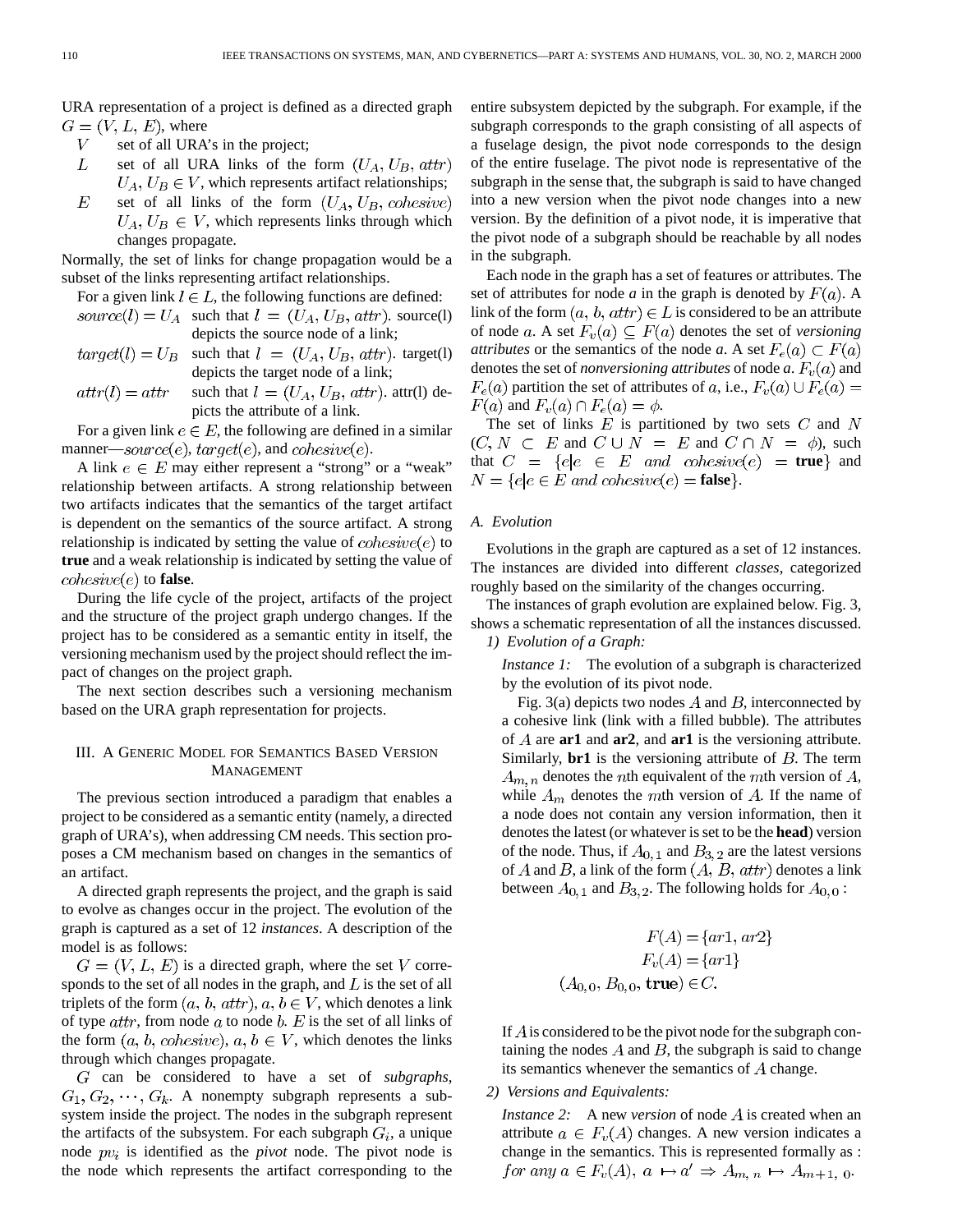

Fig. 3 Evolution of a URA graph. (a)–(i) Different instances of change propagation and corresponding graph evolution.

As shown in Fig. 3(b), when  $\textbf{ar1} \in F_v(A)$  changes, a new version  $A_{1,0}$  is created. The change may be in the value of **ar1** or in the type of **ar1**.

*Instance 3:* A new *equivalent* of node A is created when an attribute  $a \in F_e(A)$  changes. This is represented as—for any  $a \in F_e(A)$ ,  $a \mapsto a' \Rightarrow A_{m,n} \mapsto A_{m,n+1}$ .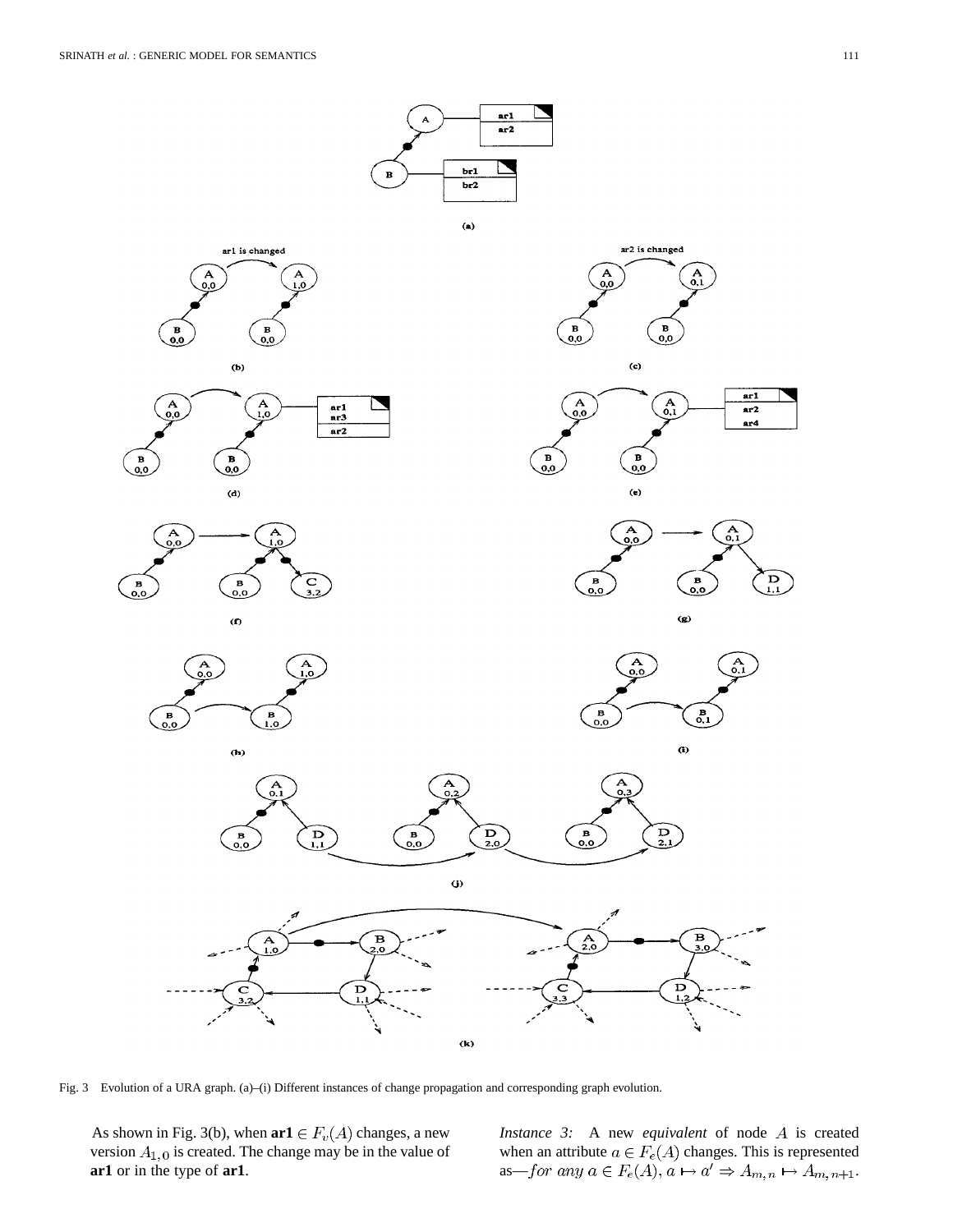

Fig. 3. *(Continued.)* Evolution of a URA graph. Different instances of change propagation and corresponding graph evolution.

As shown in Fig. 3(c), when  $\mathbf{ar2} \in F_e(A)$  changes, a new equivalent, namely  $A_{0,1}$  is created.

*Instance 4:* A new *version* of node A is produced if  $|F_v(A)|$  changes, where  $|F_v(A)|$  denotes the cardinality of the set  $F_v(A)$ . This is represented as  $-[F_v(A) = F_v(A) \cup \{a\})$  or (for any  $a \in$  $F_v(A), F_v(A) = F_v(A) - \{a\}) \Rightarrow A_{m,n} \mapsto A_{m+1,0}.$ As shown in Fig. 3(d), when a new versioning attribute **ar3** is added to  $A_{0,0}$  causing  $|F_v(A)|$  to change, a new version  $A_{1,0}$  is created.

*Instance 5:* A new equivalent of node A is created if  $|F_e(A)|$  changes. This is represented as  $-[F_e(A) = F_e(A) \cup \{a\})$  or (for any  $a \in$  $F_e(A), F_e(A) = F_e(A) - \{a\}) \Rightarrow A_{m,n} \mapsto A_{m,n+1}.$ As shown in Fig. 3(e), when a new nonversioning attribute **ar4** is added to  $A_{0,0}$ , causing a change in  $|F_e(A)|$ , a new equivalent  $A_{0,1}$  is created.

*Instance* 6: A new *version* of node  $A$  is created if a link of the form  $(A, B, true)$  is added or deleted from C. This is represented as— $(C =$  $C \cup \{(A, B, \text{true})\}$  or  $(for \ any \ (A, B, \text{true}) \in$  $C, C = C - \{(A, B, true)\})$   $\Rightarrow$   $A_{m,n} \mapsto A_{m+1,0}$ . As shown in Fig. 3(f), when a new cohesive link is added from  $A_{0,0}$ , a new version  $A_{1,0}$  is created. Hence  $A_{1,0}$  is now characterized by two cohesive links, one from  $B_{0,0}$ and another to  $C_{3,2}$ .

*Instance* 7: A new *equivalent* of node  $\overline{A}$  is created if a link of the form  $(A, B, false)$  is added or deleted from N. This is represented as  $-[N]$  $\equiv$  $N \cup \{(A, B, \text{false})\}$  or  $(for any (A, B, \text{false}) \in$  $N, N = N - \{(A, B, \text{false})\}\}\Rightarrow A_{m,n} \mapsto A_{m,n+1}.$ As shown in Fig. 3(g), when a noncohesive link is added from  $A_{0,0}$ , a new equivalent namely  $A_{0,1}$  is created.

## *3) Propagation of Versions and Equivalents:*

*Instance* 8: A new *version* of node  $A$  is created if a new version of a node which connects  $A$  by a cohesive link is created. This is represented as  $-[B_i]_i \mapsto$  $B_{i+1,0}$ ) and  $((B, A, \text{true}) \in C] \Rightarrow A_{m,n} \mapsto A_{m+1,0}.$ As shown in Fig. 3(h), when a new version of node  $B_{0,0}$ is created, the change is propagated upward to result in a new version of A, namely  $A_{1,0}$ .

*Instance 9:* A new *equivalent* of node A is created if a new equivalent of a node which connects  $A$  by a cohesive link is created. This is represented as  $-[B_{i,j} \mapsto$  $B_{i, j+1}$  and  $((B, A, \text{true}) \in C] \Rightarrow A_{m, n} \mapsto A_{m, n+1}.$ As shown in Fig. 3(i), when a new equivalent of node  $B_{0,1}$ is created, the change is propagated upward to result in a new equivalent of A, namely  $A_{0,1}$ .

*Instance 10:* A new *equivalent* of node  $\boldsymbol{A}$ is created if a new version or equivalent of a node connecting node  $A$  by a noncohesive link, is created. This is represented as  $-[B_{i,j}]$  $B_{i+1,0}$ ) and  $((B, A, \text{false}) \in N)] \Rightarrow A_{m,n} \mapsto A_{m,n+1}$  $[(B_{i,j} \mapsto B_{i,j+1})$  and  $((B, A, \text{false}) \in N)] \Rightarrow$  $A_{m,n} \mapsto A_{m,n+1}$ . As shown in Fig. 3(j), when a new version of  $D_{1,1}$  is created, the change propagates to A resulting in a new equivalent  $A_{0,1}$ . Further, when a new equivalent  $D_{2,1}$  is created, this will create yet another equivalent  $A_{0,2}$ . In both of the above cases only equivalents of  $A_0$  are created since it is connected to  $D_{1,1}$  by a noncohesive link.

## *4) Limiting Scope of Change Propagation:*

*Instance 11:* When a node evolves, it moves to a *transient* state. The evolution is then propagated to other connected nodes. The propagation stops when it cannot proceed further. A node cannot evolve if it is already in a transient state. When the propagation stops, the evolved nodes move out of their *transient* states. Consider the configuration as shown in Fig. 3(k). When  $A_{1,0}$  changes to a new version , it enters a *transient state*. The change is propagated to B, creating a new version  $B_{3,0}$  as the link is a cohesive link. Further propagation causes new equivalents of  $D$  and C. As there is further a cohesive link between  $C_{3,3}$  and  $A_{2,0}$ , the change propagates through that link, but as  $A_{2,0}$ is already in the transient state, further evolution of  $A_{2,0}$ does not take place. This mechanism helps in preventing infinite propagation due to cycles in the graph.

*Instance 12:* If a node is *replaced* by another node, the change will not be propagated to other connected nodes. As shown in Fig. 3(1), when node  $B_{0,0}$  evolves into  $B_{1,0}$ in the *replace* mode, the original link between  $A_{0,0}$  and  $B_{0,0}$  is lost, and is now replaced by a link between  $A_{0,0}$ and  $B_{1,0}$ . A replace mode of change is used to explicitly halt the propagation of change. This is applicable in cases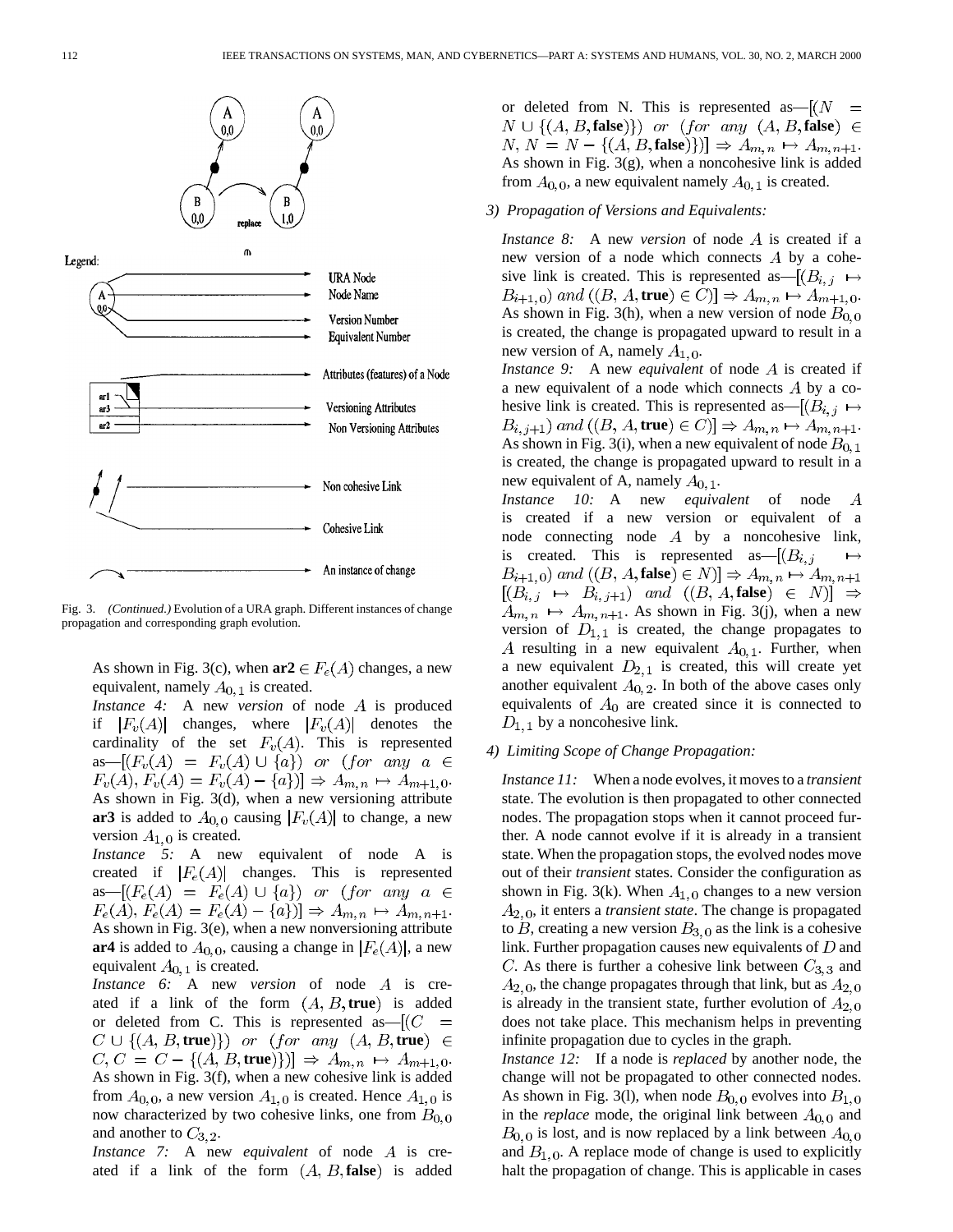

Fig. 4. Aircraft project.

where a defective version of a component in a product is replaced by a corrected version.

The next section applies the instances explained above to a project involving a CAD framework.

## IV. EVOLUTIONS IN A CAD PROJECT

This section illustrates an application of the proposed model for projects involving CAD applications. CAD applications involve the management of evolutionary designs of numerous components of artifacts such as aircrafts, ships, and cars. Different versions of the numerous components have to be adequately managed. The versioning mechanism should be based on design semantics, i.e., it should create new versions based on whether a new design of the component is created or not. Necessary versions should not be missed and unnecessary versions should not be created. Creating a new version of an artifact due to some very minor changes is certainly not desirable. Presently, version control in CAD which involve object oriented databases are predominantly based on the concept of class versions and object versions [1], [3], [11]. However, these concepts do not take into account the design semantics. They do not distinguish between designs that are same and designs that are different. Further, the concepts of change propagation as discussed in [4], [10], [11], [19] are not based on design semantics. In this section, we illustrate how the proposed generic model achieves semantics-based versioning of the numerous design components. We first highlight the important characteristics of the design process in CAD, and then elucidate the applicability of the proposed model for design semantics-based version management.

## *A. CAD Design Process*

This subsection briefly enumerates the characteristics of a typical design process in a CAD application.

• In the design department involved in designing a complex artifact, individual designers are assigned different components to design. For example, in the case of aircraft design, one designer designs the wing, another designer designs the tailplane, etc. The designers work collaboratively and design the artifact.

- The design process is inherently evolutionary in nature. Routine designing often involves retrieval of earlier designs and modifying them suitably so as to meet the new requirements.
- Typically, the design department is involved in creating an improved design of its product. The improvement may be in terms of better design or better performance or to suit different requirements. Hence, for any industry, there exist different product versions which use different versions of the low level components.
- The concept of *design* is critical for systems targeted at design applications. The *design* of an artifact characterizes the functionality and behavior of the artifact. A system that manages the different versions of an artifact should distinguish between designs that are same and designs that are different, i.e., it should be based on design semantics.

Fig. 4 shows a graph of URA's representing a project for aircraft design. Each component is represented by a URA, and it has links to its low level components, which are again represented by URA's. The aircraft is represented through a graph of URA's depicting the part-of hierarchy of the aircraft. In the next subsection, we illustrate how the concept of versions and equivalences achieve semantics-based version management.

## *B. Versions and Equivalences*

The versioning attributes of an artifact are the key attributes that govern the design of the artifact. For example, consider the design of an elastically stressed element. The attributes of the artifact considered include Young's modulus, thermal conductivity, ductility, Poisson's ratio, color, etc. Of all these attributes, only a few of them govern the design. For example, Young's modulus governs the design of the artifact since it is elastically stressed. Any change in the Young's modulus can be consid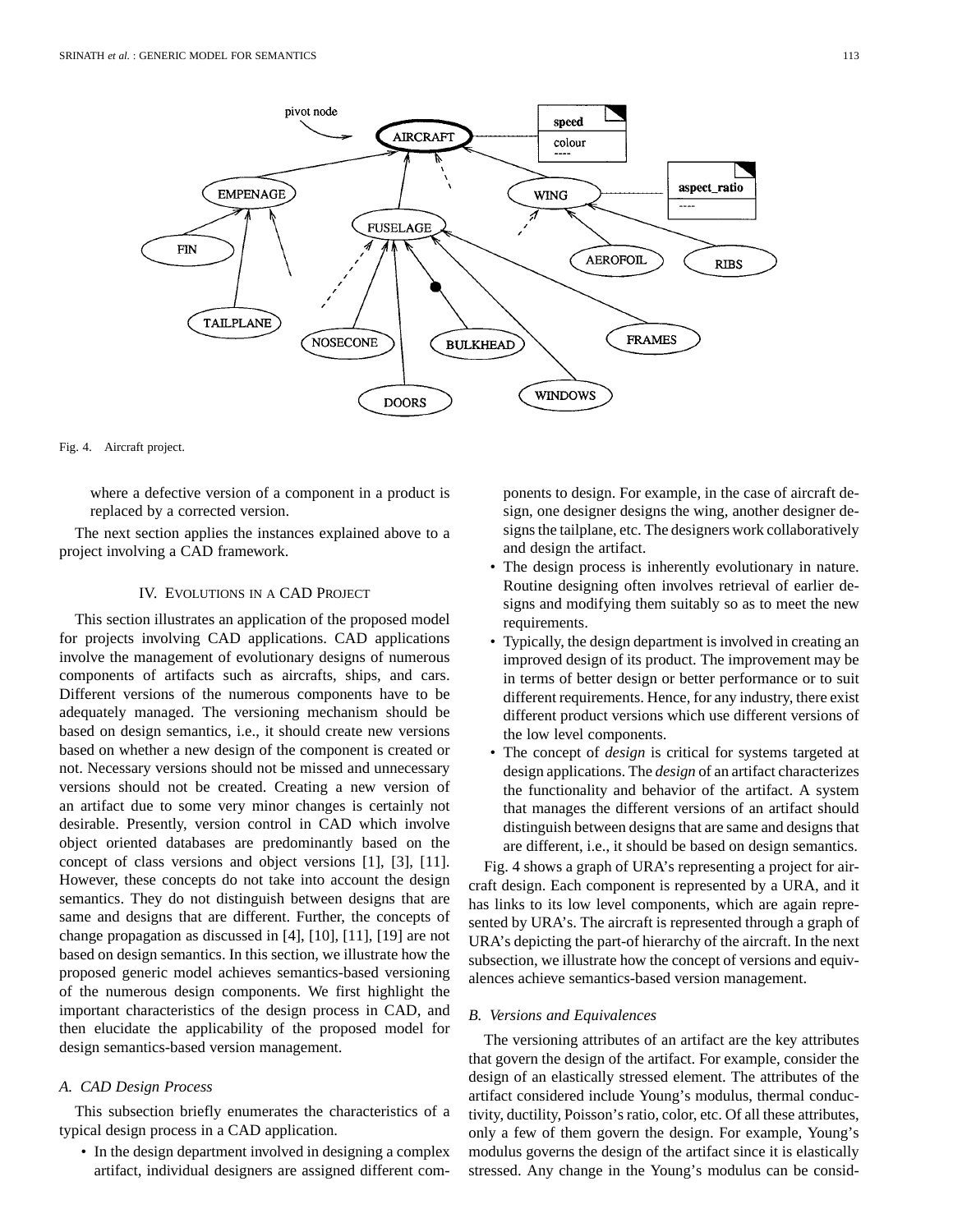ered to be a new design of the artifact. However, changes to the values of the nonkey attributes such as color, ductility, etc., will not create a new design of the artifact. Further, if it is a thermally stressed element under consideration, changes to Young's modulus do not affect the design, while changes to the thermal conductivity will affect the functionality of design.

Hence, it can be observed that

- depending on the design characteristics, only a few of the attributes of the component govern the functionality and hence the design of the component, and
- the set of attributes that affect the functionality of the design vary with the desired functionality and interfaces of the artifact.

Consider the fuselage of an aircraft (Fig. 4). It has lower level components such as bulkhead, frames, doors, windows, etc. Changes to the design of the door will not affect the design of the fuselage. However, changes to the design of the bulkhead changes the design of the fuselage (the bulkhead is designed for critical shear stress, and hence governs the design). This illustrates the fact that the design of a component is governed by the design of certain key low level components.

The proposed model addresses these issues through the concept of versioning attributes and cohesive links. A version is characterized by its versioning attributes and their values. Different versions of a component would differ in their design. Equivalents have the same set of versioning attributes and the same values for these attributes, and essentially represent the same design. For instance, in the case of elastically stressed element, Young's Modulus can be the versioning attribute. The link between the bulkhead and the fuselage can be a classified as a cohesive link, as a change in the design of the bulkhead changes the design of the fuselage. The design of the bulkhead, hence, governs the design of the fuselage. This is depicted through the filled circle link between the fuselage URA and the bulkhead URA (Fig. 4). It is thus seen that the concept of versions and equivalents is based on design semantics, and distinguishes between designs that are same and designs that are different.

## *C. Illustration*

The previous subsection illustrated how the concept of versioning attributes and cohesive links achieve semantics-based version management. Versions differ in their design, while equivalents represent the same design. The critical factor is the versioning attributes, based on which version management is achieved. In this subsection, we illustrate how the instances that were described in Section III relate to the case of version management for CAD applications.

*Instance 1:* Consider the aircraft as depicted in Fig. 5. The root node aircraft is the pivot node. The versioning attributes of the aircraft include attributes such as speed, rate of climb, etc., while nonversioning attributes include attributes such as color, etc. Versions of aircrafts are distinguished based on their speeds, namely—subsonic, supersonic, etc. The evolution of the aircraft is hence characterized by the evolution of the pivot node.

*Instances 2, 3:* If the value of the attribute, speed, is changed from subsonic to supersonic, the design of the aircraft changes, and hence, a new version of the aircraft is created. However, if the value of the attribute color is changed, the design of the aircraft remains the same, and hence a new equivalent of the aircraft is created.

*Instances 4, 5:* Consider the case of the elastically stressed element. The attribute Young's modulus may be identified as the versioning attribute. However, if the element is also to withstand thermal stress, then, thermal conductivity also becomes a versioning attribute. This would create a new version of the stressed element as the design has changed from being designed to just withstand elastic stress to one which can withstand both elastic and thermal stress.

*Instances 6, 7:* If the lower level component, windows, is deleted from the fuselage, a new equivalent of the fuselage is created as the design of the windows does not affect the design of the fuselage.

*Instances 8, 9, 10:* A new version of the bulkhead causes a new version of the fuselage since the design of the fuselage changes when the design of the bulkhead changes. This is represented through the cohesive link between the bulkhead and the fuselage. Similarly, a new equivalent of the bulkhead would create a new equivalent of the fuselage. A new version or equivalent of the door will create only equivalences of the fuselage as the design of the door does not affect the design of the fuselage.

Fig. 5 depicts the evolution of the fuselage design. The node fuselage is the pivot node for the subgraph depicting the part-of hierarchy for the fuselage. Version 0 of the fuselage is characterized by a cohesive part-of link between bulkhead and fuselage, and a cohesive dependency link between frames and doors. This reflects the fact that the design of the doors used in that particular version of the fuselage was governed by the design of the frames. This is not the case in Version 1 of the fuselage, where there is no dependency between the doors and the frames. It can be seen that the version of the fuselage is governed by the version of the bulkhead and the cohesive links connected to the fuselage. Evolution of the graph occurs due to evolution of the structure of the graph, and evolution of nodes linked through cohesive links.

This section illustrated how the proposed generic model achieves design semantics-based version management for CAD applications. The next section illustrates how this model can be used for CM in a SDP.

## V. EVOLUTIONS IN A SDP

This section applies the generic model for semantics-based versioning, to a SDP. A software project, although similar in complexity to CAD projects, has some issues which are unique to it. Some of the major differences include the lack of standard design components and processes in software projects and the intangible nature of a software product. However similarities between the two environments have been pursued in order to benefit both CAD and SDP. For example, Dart [5] provides a comparison between software development and CAD environments with respect to CM.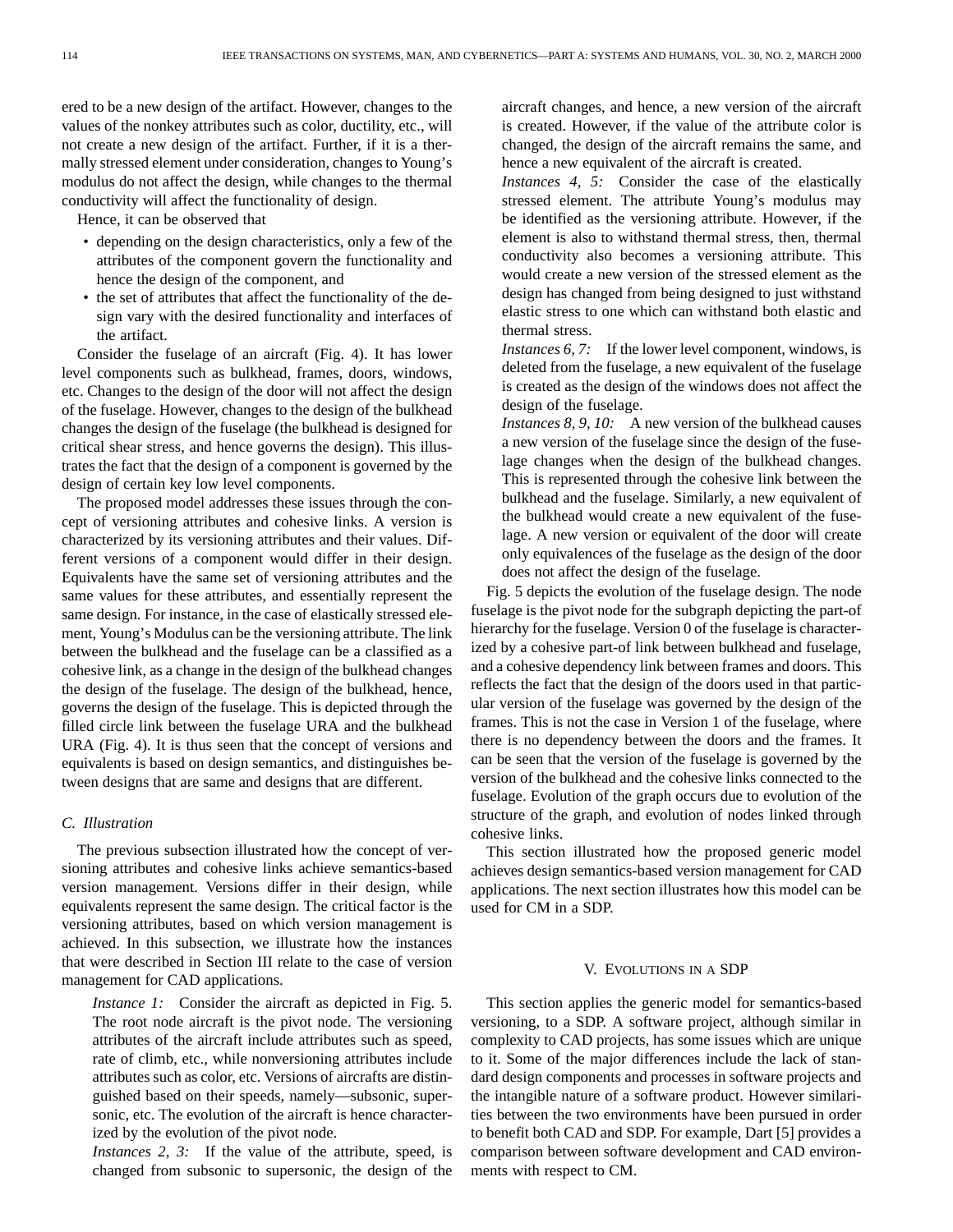**DORS** 

NOSECONE

BULKHEAD





Fig. 5. Evolution of project graph.

## *A. Software Projects and Processes*

In a general sense, software projects involve entities that are intangible. Due to this, the complexity of the project is hidden. This makes change management difficult as the impact of a change cannot be reliably determined without the knowledge of the complexity involved. In addition to the above, the intangible nature of software development makes it very difficult to accurately define development processes at the start of the project. Small granule process steps often tend to be *ad hoc*, and a sufficiently large number of such *ad hoc* changes can easily lead to a chaotic situation.

A main concern in software development is that of changing requirements. Software is expected to be flexible and easily adaptable to changing requirements. The emphasis on software development processes has hence shifted from a cascading model to an iterative model. The emphasis on iterative development has increased with component-based development and OO reusable frameworks being utilized for the development of large applications. Studies involving iterative models and OO reusable frameworks can be found in [14], [15], [23]. However, there is as yet no standard iterative model which unifies all kinds of project needs.

The following subsections apply the generic model for CM to a software project. We use the URA paradigm introduced earlier, to represent artifacts of a software project, and a directed graph of URA's to represent the project itself. Evolution of the project now essentially means changes in the semantics and structure of the directed graph.

#### *B. An Example Project*

This subsection considers an example project concerning the building of an operating system and constructs a partial graph representation for the project.

A typical process model is assumed, which is in the form of a cascading model containing the following set of phases:

• Market survey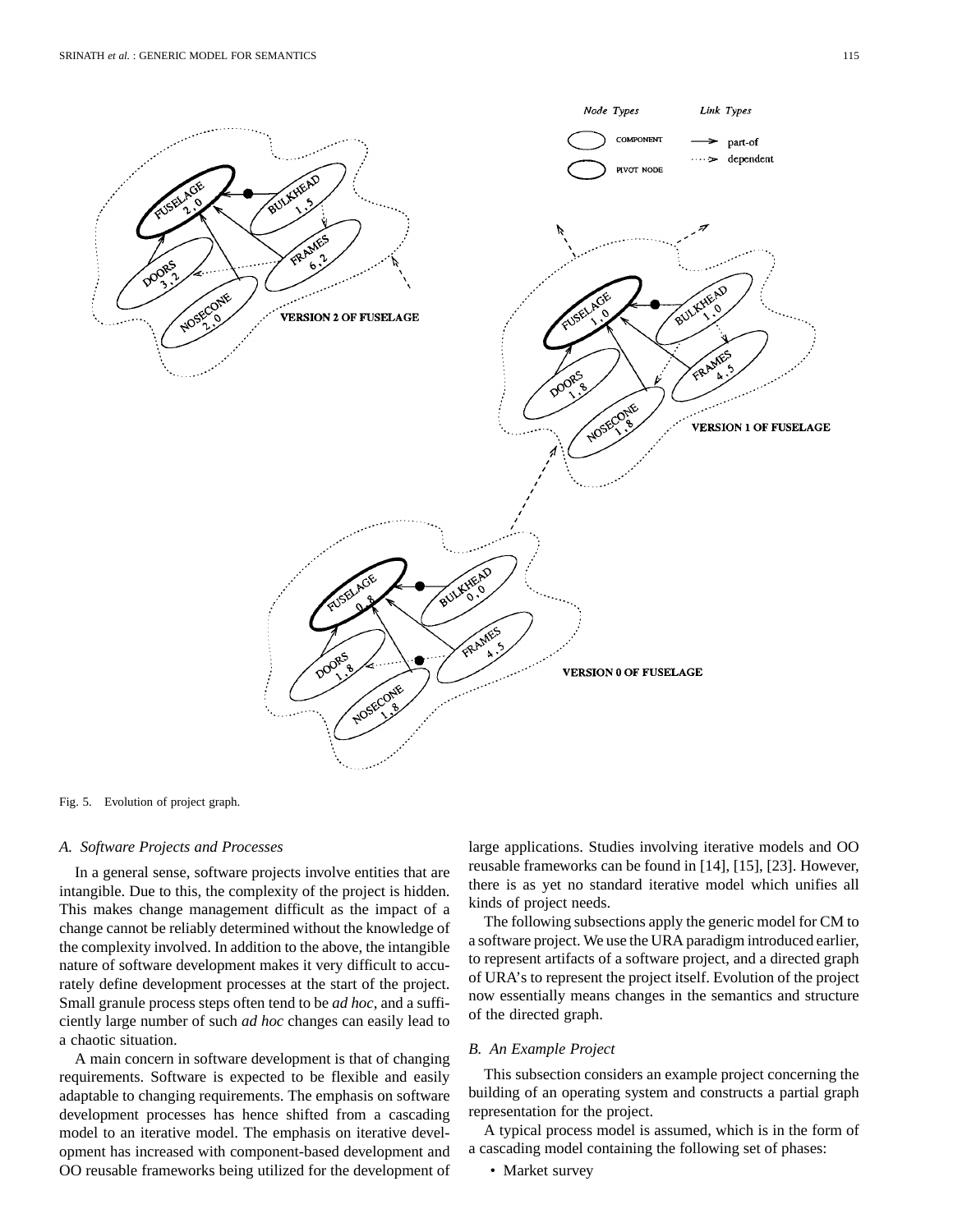



Fig. 6. OS project URA graph.

- Requirements gathering and analysis
- Design
- Implementation and integration
- Maintenance and enhancement
- Post mortem analysis

The process model considered above is provided only as an example. The URA representation may be utilized by other kinds of processes as well.

When the project starts, a URA is created to represent each of the the above phases. In addition, a solitary URA is also created to represent the entire project. This URA links each of the other URA's with a "consists-of" link; while the other URA's themselves link to the project URA with a "part-of" link. Initially the URA's created would be "stubs" to be filled later. As the project proceeds, appropriate URA's are filled.

We shall consider activities in each of the phases, and relate the kinds of URA's that go into building the project graph.

*Market Survey:* The market survey addresses the type of market for a proposed product, the competition scene, the depreciation rate, the rate of obsolescence, the prevailing standards, etc. The market survey is thus divided into different *classes* of survey, and URA's are created to represent each class. All the URA's thus created, are linked by the market survey URA, and each URA in turn links to the URA for market survey.

*Requirements Gathering and Analysis:* From the market survey, a rough requirements document for the kind of operating system desired, is drafted. This is represented by a URA which links to the URA for the requirements phase. From the rough draft, a finer draft is created, and the requirements aredivided into different requirement classes. Each class addresses one or more of the issues in market survey. For example, the URA for the prevailing standards in the market, indicates a large market for products conforming to a certain quality audit standard. Correspondingly, a requirements URA is created which enumerates the quality standards for different aspects of the project according to the conformance that was decided on. A link is then created from the URA for the prevailing market standards, to the URA for the quality conformance requirements.

*Design:* From the requirements gathering and analysis performed in the previous phase, a rough design is drafted, which shows the various subsystems, and their interaction. This is represented by a URA. URA's are then created for more detailed designs of each of the subsystems. Other "corollary" URA's are created under the design phase, which address the design process itself. For instance, a URA is created which describes the process of design review, and conformance checks. Appropriate links are created from previous phases to the design phase.

*Implementation:* URA's can be created at varying levels of abstraction for the implementation. Each relate to implementation and reuse relevant to that particular abstraction level. For example, reusable methods, classes and subsystems can all be represented and retrieved in a uniform way. URA's created in this phase should relate to URA's created in earlier phases. We see that integration becomes part of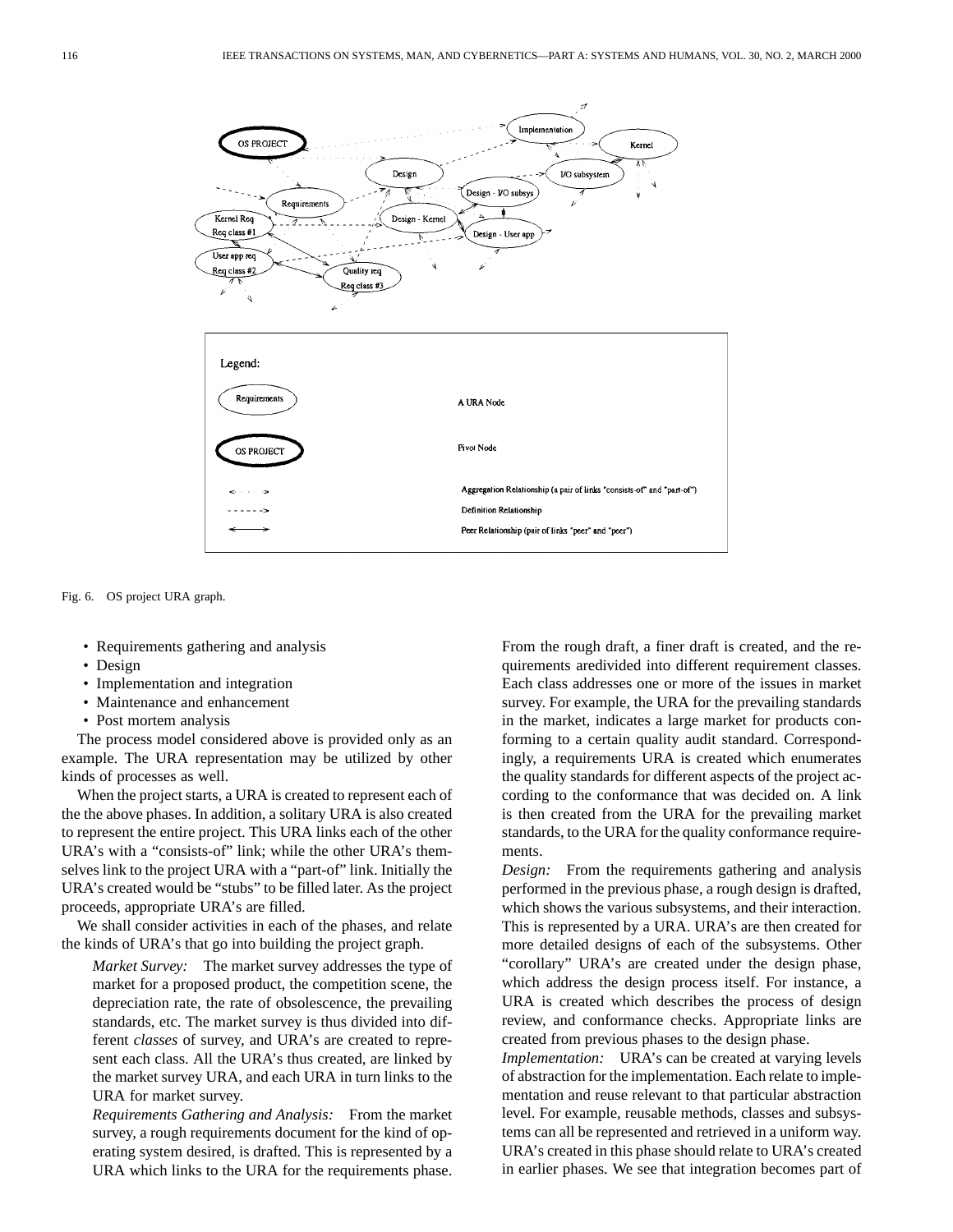

Fig. 7. Evolution propagation in the OS project.

the implementation phase, since an implementation phase concerns itself with varying levels of abstraction.

*Maintenance:* The maintenance phase consists of providing support to the released software, and implement enhancements on it. The maintenance phase predominantly involves changes to the project graph which has been built. Dependencies, changes, etc., are appropriately reflected back onto the graph. This phase would be the phase in which semantics-based versioning and change propagation would be most useful. Its importance is especially apparent when maintenance and enhancements have to be performed by a different set of developers who have not participated in the design and development of the software. In this phase, each bugfix request may be represented by a URA which is integrated into the project graph. A constraint may be placed that a semantic change may only be initiated by such a URA. This helps in recording the source of every semantic change.

*Post Mortem Analysis:* The post mortem analysis is performed after the product has completed its life cycle, and has been replenished from the market. The project graph, along with all the changes to it that have been stored in the CM, forms the starting point of this phase. The project graph records not only the product that was released to the market, but also the analysis and design decisions that were made to release such a product. The performance of these can now be analyzed to get better insights for forthcoming projects.

Fig. 6 shows a schematic diagram of a part of the graph that was built to represent software projects.

#### *C. Semantics-Based Versioning*

Here we illustrate the process of refinements that take place as the project that was explained in the previous section undergoes iterations and reworks due to changing requirements.

Fig. 6 shows a graph of URA's representing the project. The root node of the graph is the pivot node for the entire graph; its artifact part is the entire project. Similarly, URA's are created which depict each phase of the process, and other artifacts of varying levels of granularity.

As the project evolves, the components of the existing URA's (including their links with other URA's) undergo change, and URA's are added and deleted from the graph. Such nonmonotonic changes to the URA graph are typical of iterative projects.

Fig. 7 shows the graph constructed depicting links through which evolution information propagates. Cohesive links are depicted by a filled circle as part of the link. The links by which evolution propagates may or may not be related to the links depicting URA relationships.

As shown in the figure, the project graph is divided into many subgraphs, with each subgraph having its own pivot node. The pivot node for a subgraph should be the URA which represents the artifact depicted by the entire subgraph. For example, the "design" URA forms the pivot node for the entire subgraph of URA's concerned with the design phase of the project. The root node of the project graph forms the pivot node for the entire project.

We consider all the instances of graph evolution that were described in conjunction with the abstract model and apply them to the above software project.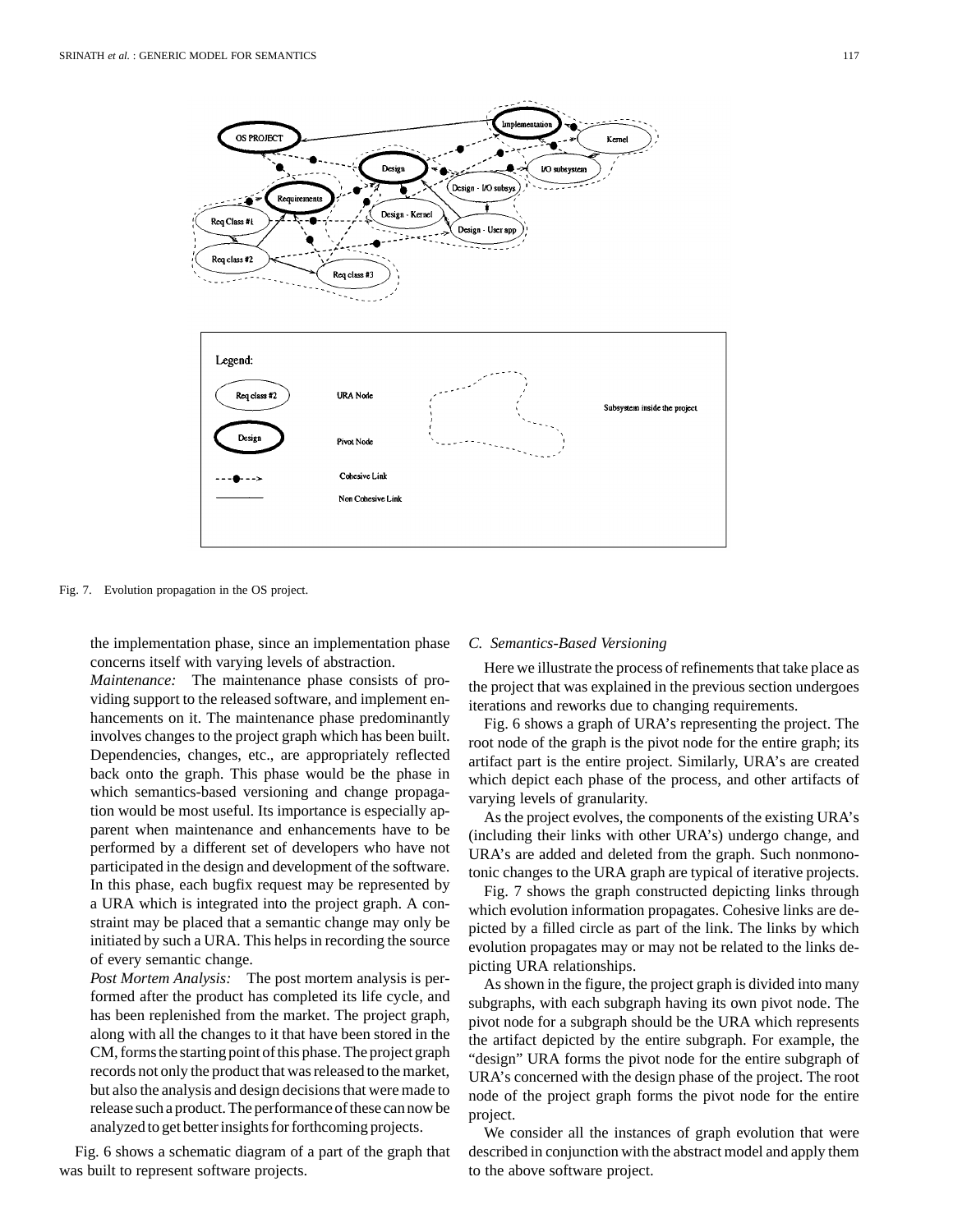*Instance 1:* The version and equivalent number of the entire project is available in the root node of the project graph. Similarly, the requirements URA provides information about the version and equivalence of the requirements gathering phase.

*Instances 2, 3:* Consider the URA for kernel design. The memory management module and the process management modules are considered as versioning attributes. The module for user authentication is considered as a nonversioning attribute. A change in the design of either the memory management module or the process management module will create a new *version* of the kernel design, while a change in the design of user authentication module creates a new *equivalent* of the kernel design.

*Instance 4:* The user authentication module is now changed to be a versioning attribute. This creates a new version of the kernel design.

*Instance 5:* The design for a module for providing networking support is added as a nonversioning attribute. This creates a new equivalent kernel design.

*Instance 6:* The cohesive link from requirements class 2 to the URA containing the design of user applications is now removed. This creates a new version of the URA containing requirements class 2.

*Instance 7:* A noncohesive link is added from the URA containing requirements class 1, to the URA containing designs of I/O subsystems. This forms a new equivalent of the "requirements class 1," URA.

*Instance 8:* Since the URA containing kernel design is linked to the URA for the overall design, by a cohesive link, a new version of the kernel creates a new version of the overall design.

*Instance 9:* Similarly, a new equivalent of the kernel design creates a new equivalent of the overall design.

*Instance 10:* A new equivalent of the overall design is created whenever a new version or equivalent of the user application design is created. This is because the user application URA connects the overall design URA with a noncohesive link.

*Instance 11:* Consider the URA pair consisting of a URA for the I/O subsystem implementation and a URA for kernel implementation. They have noncohesive links in both directions among themselves. When the I/O subsystem implementation moves into a new equivalent state, the evolution is also propagated to the kernel implementation which moves into a new equivalent state itself. But this change is not propagated back to the I/O subsystem URA, since the URA's are now in a transient state. Only when propagation stops, will the new version/equivalence be committed.

*Instance 12:* Consider the case where a new design of the operating system is created due to the creation of a new version of the kernel. Now, if the design URA decides to *replace* the older version, then further propagation will not take place from this point. Suppose the project were in Version 2 equivalence 5, and the design in Version 5 and equivalence 0, then even though the design changes to version 6 equivalence 0, the project still has Version 2 and equivalence 5.

A process model based on URA's is provided in [21]. However, a graph representation of a project can be used to represent any project regardless of the process employed. In an iterative process, the project is started with rough design or a prototype, over which iterations are performed in order to refine the output. Correspondingly, when the project graph is used in an iterative project, the project is started with only the main URA's (the project URA, URA's for each of the process stages, etc.). More URA's are added as the project grows along, and the evolution is propagated along the graph as per the semantics discussed.

## *D. URA Tools as a Case Study*

In this section we illustrate our experiences with changes, constraints and inconsistencies while building tools for the URA paradigm. A prototype toolset for building, retrieving and querying URA's had already been built. We illustrate the changes that occurred in the URA graph for these tools when we tried to incorporate versioning, change propagation and constraints. This section is divided into three parts. The first part introduces the tools that were built earlier to support the URA paradigm. The second part introduces the tools which support change, constraint and inconsistency propagation on a URA graph. The third part introduces the URA graph for these tools and tracks some of the changes resulting from the incorporation of the new features. It also illustrates some of the implicit constraints that became explicit only when the tools were in operation. In this paper we have proposed a generic model where the links have binary values (viz 0 or 1). But in cases where it cannot be determined exactly whether the link is cohesive or not, the links may have values ranging from 0 to 1 as has been in the case study.

*1) URA Tools:* One of the main issues that has to be addressed by URA tools is that of representing different kinds of logical entities or *artifacts*, in a uniform fashion. This involves being able to extract the artifact from the information system whenever requested, and integrating it into the user's environment.

Since it is not possible for a single extraction and integration mechanism to cater to all kinds of artifacts, the architecture of the URA environment is based on pluggable "support" components. This is shown schematically in Fig. 8.

The URA toolset is broadly divided into two categories—"server-side" tools and "client-side" tools. The "server-side" tools are available on all machines which contain URA's. They maintain a local URA database and cater to requests from client-side tools. The "client-side" tools operate from the user's side. They either interact with the user directly (ex. for building and browsing URA's), or interact with server side tools (ex. to integrate an artifact into the user's environment). Each URA that is stored in a server database is in the form of an object which contains "holes". These "holes" can be used to plug in a set of "support components". There are two types of support components—"client-side support components" and "server-side support components". Each server-side support component provides extraction mechanisms for a given class of artifacts. A client-side support component provides mechanisms to integrate different kinds of artifacts into the user's environment.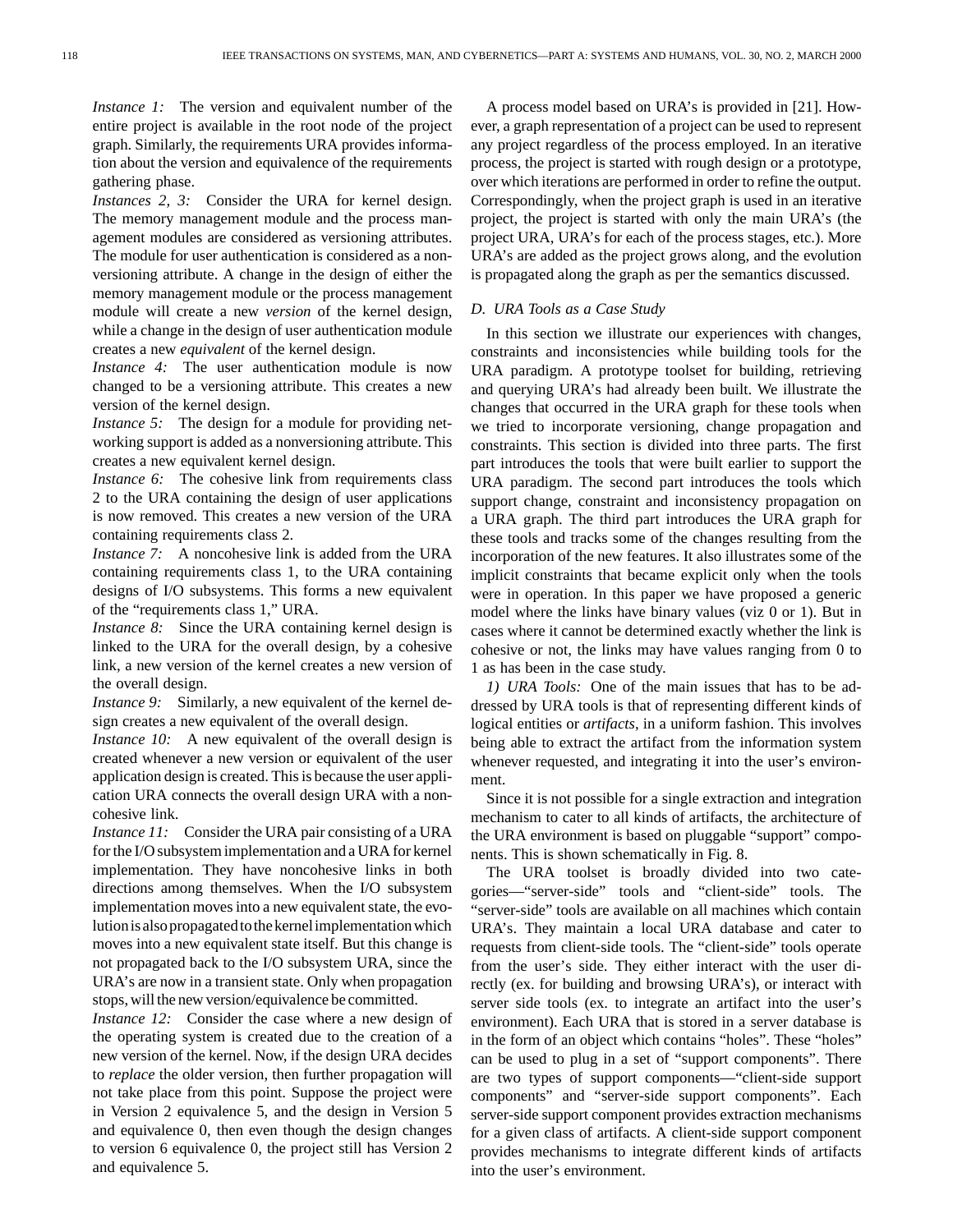

Fig. 8. Architecture for URA tools.

For example, if the artifact in question is a class contained in an archived library, its server-side support component enables the user to extract the given class from the library. Correspondingly, its client-side support component provides means by which the class can be archived into the local library. Hence a set containing a server-side component and its corresponding client-side component caters to a specific class of artifacts. The scope of the kinds of artifacts that may be represented by URA's may be increased by building more support components.

The server-side tools are implemented as common gateway interface (CGI) scripts for the hypertext transfer protocol (http). The user may browse through URA's using any WWW browser. However the present design is directed toward using the editor XEmacs as an integrated client side environment. The user browses through URA's using the elisp package **w3**, which can be integrated into an existing XEmacs editor.

Each URA is present as a pair of files. A *uraname*.html file forms the anchor for the URA. This is returned to the WWW browser whenever it requests access to a URA. A *uraname*.ura file consists of a description of each URA component. Every support component that the URA uses is specified in this file. Whenever the user requests access to any URA component, the server-side tool reads this file and responds accordingly. The description language used by the *uraname*.ura file is called *URA markup language* (URAML).

Fig. 8 shows a set of three server-side tools. The "URAserver" is a tool that is used to access URA's and their components. The "query-server" is a tool that matches client queries to URA's which are present locally. The "PPS-server" is a tool which provides services like positioning and schema visualization.

*2) Tools for Change Propagation:* Tools to handle change, constraint and inconsistency propagation have been built on top of the URA tools. One of the main issues in designing tools for change propagation is to address the distributed nature of a URA repository.

URA's are present on different machines, each catered by a set of server-side tools. Propagating changes among URA's which are managed by the same server is straight forward; however propagating changes across servers involves a number of overheads. Hence the design of the change propagation tools is directed toward minimizing the number of inter-server propagation.

In addition to the above, a version change recommendation has a greater precedence over an equivalent change recommendation. Hence version change recommendations have to be addressed before equivalent change recommendations in order to prevent revisiting of nodes.

The overall design semantics of the change propagation tools which address the above issues, is as follows.

- Propagate version recommendations in the present server in a breadth-first fashion.
- Propagate equivalent recommendations in the present server in a breadth-first fashion.
- Transfer control to the next server in a breadth-first fashion to continue with the propagation.

The design semantics is achieved by maintaining a data structure called *token* consisting of a system of queues and a hash table. The server which holds the token carries out the change propagation among the URA's managed by it. During the propagation, target nodes are placed in appropriate queues. When the propagation in the present node is complete, the server passes the token to the next server. The propagation continues in this fashion till all the queues in the token become empty.

Fig. 10 depicts the structure of the token. The token consists of a system of queues called *servQ* and a hash table. The servQ is a queue in which each element is in turn a pointer to a queue structure. Each server that is encountered during propagation is made an entry in the servQ. A entry for a server consists of two elements—a pointer to a version queue, and a pointer to an equivalent queue. Hence, assuming that the index begins with 0, every even numbered index in the servQ contains a pointer to a version queue of a specific server and each odd numbered index contains a pointer to an equivalent queue of a specific server.

The propagation begins by making an entry for the server which initiates the change propagation. The initiator node is placed in either the version or equivalent queue based on the type of change. The rest of the algorithm involves taking out the first element from the topmost queue and placing all the nodes connected by it on the appropriate queues. Before placing a node in a queue, a check is made with the hash table to ensure that the node is not being revisited. A hash table entry of "e" allows an entry of type "v" to proceed, while a hash table entry of "v" does not allow the node to be placed in the servQ.

When the version and equivalent queues of the present server have been exhausted, the token is sent to the next server in servQ. This server would now be at the top of the queue and the propagation proceeds as above. After all the queues become empty, the result would be available in the hash table which depicts all the nodes visited and the type of change recommended.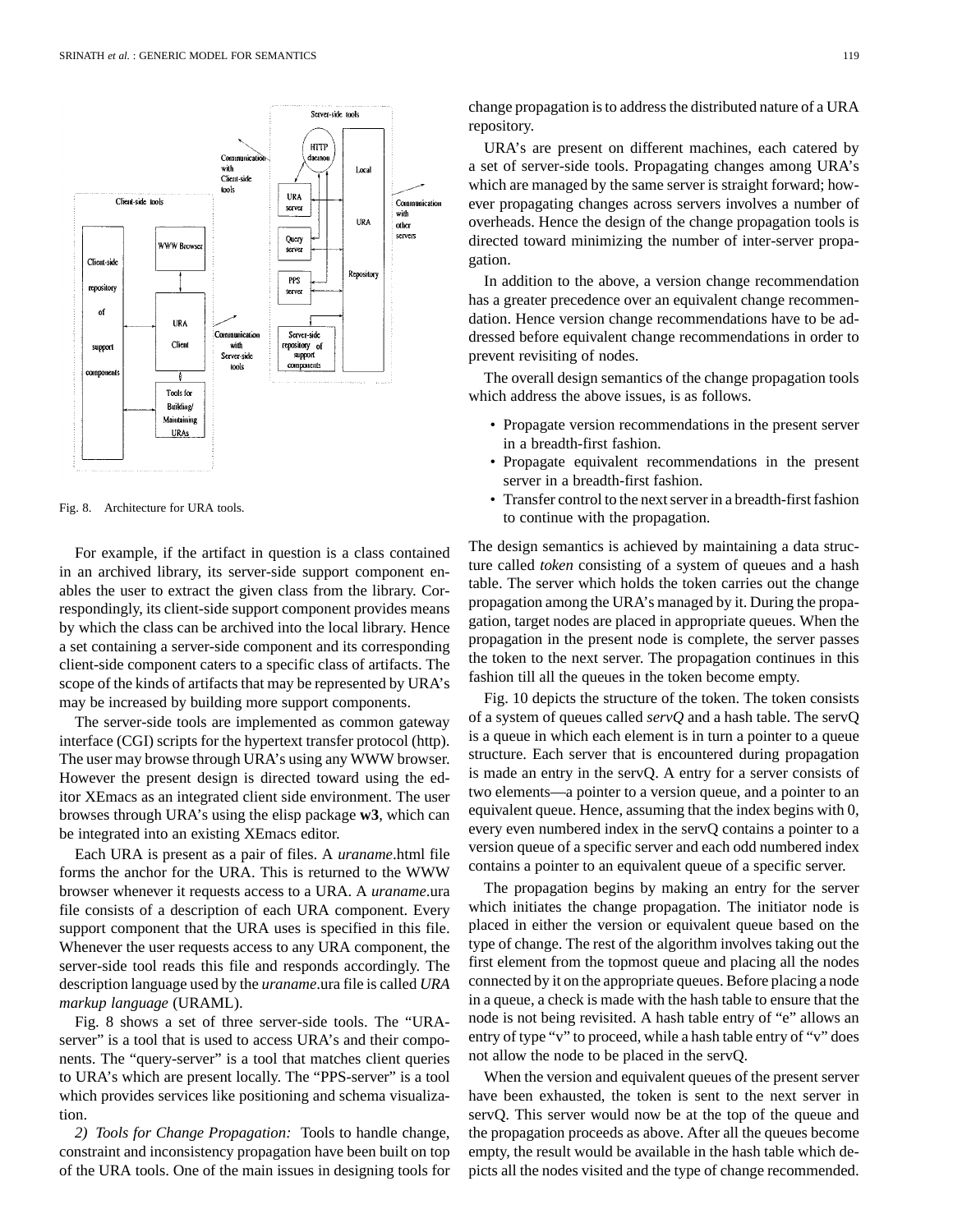



Fig. 9. Partial graph for URA tools.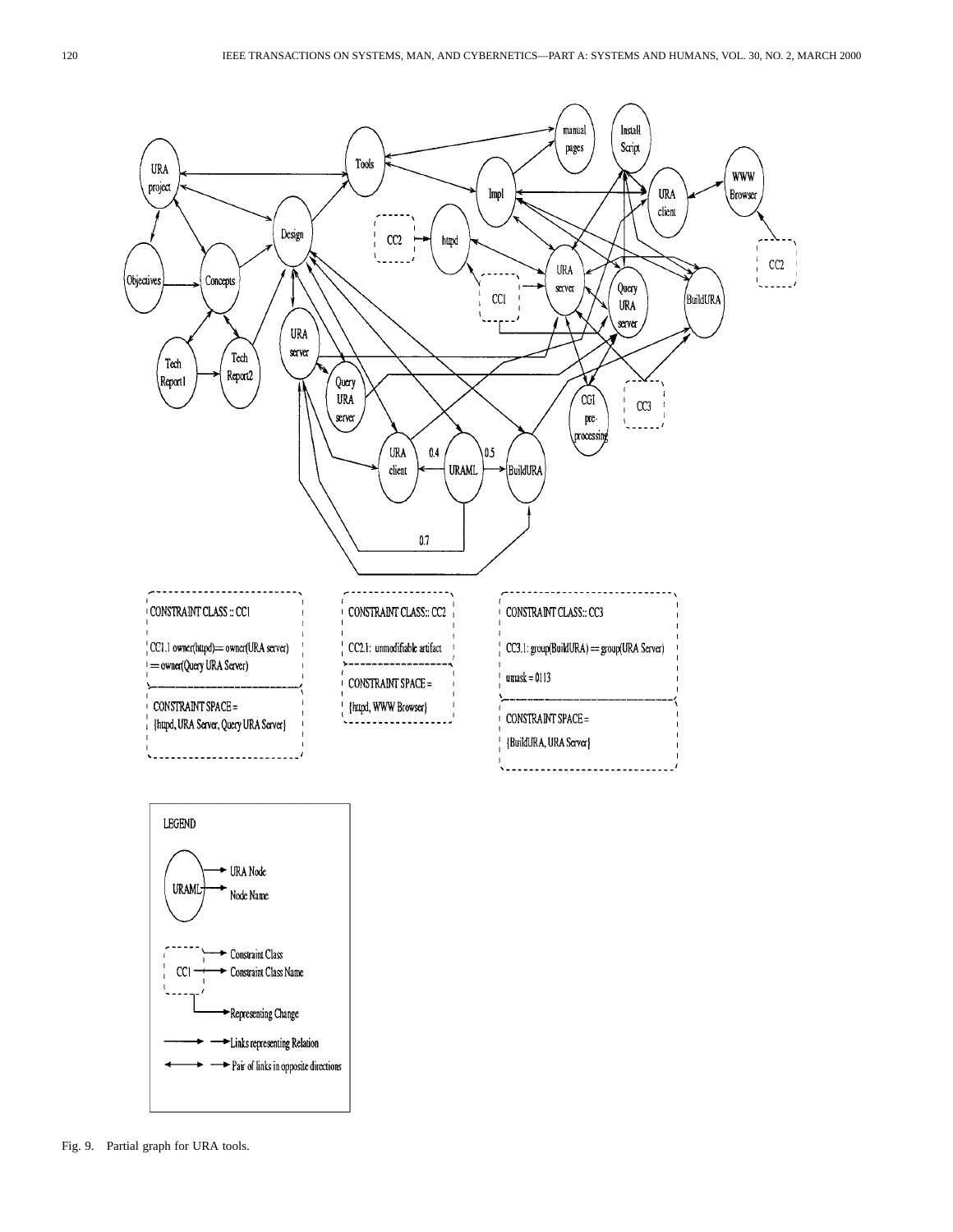

Fig. 10. Token structure.

The contents of the hash table are sent back to the initiator of the propagation. Intimation of change and result is done by sending mails to the owners of the appropriate URA's.

Fig. 11 shows a schematic description of the activities of the change propagation server.

*3) Incorporating New Tools:* Fig. 9 shows a partial URA graph for the tools over which change propagation tools were built. The figure also shows URA relationships and the "degree of cohesion" for some of the links.

Since the URAML did not incorporate version and equivalent information as part of its syntax, one of the main requirements for the incorporation of change propagation involved changes to the URAML syntax. As shown in Fig. 9, we can estimate the extent of change required from a change occurring in the URAML node.

The accuracy of estimates may be improved by judiciously assigning "degree of cohesion" for links. In the above graph, URAML contains three types of descriptors—component descriptor, link descriptor and feature descriptor. The BuildURA program needs to know the syntax of link and feature descriptors as part of its operations. In addition, it also needs to know the names of all the components described by URAML. The "degree of cohesion" between URAML and BuildURA can hence be calculated as—

$$
cdegree = \frac{\Sigma r_i}{\Sigma w_i} \tag{1}
$$

where  $r_i$  is the weightage given for the extent to which the *i*th descriptor is used by BuildURA and  $w_i$  is the weightage for the *i*th descriptor  $(r_i \leq w_i)$ . For the URAML node, all descriptors were given the same weightage, namely 1. For calculating the *cdegree* between URAML and BuildURA, component descriptors were given a weightage of 0.2 and link and feature descriptors were given a weightage of 1. This is because BuildURA needs to know the complete syntax for feature and link descriptors, while it only needs to know how to extract the names of each of the components from the component descriptors. A URAML template consists of three component descriptors, one link descriptor and one feature descriptor. Using this, the resultant value of *cdegree* would be 0.52 which is approximated to 0.5.

By assigning values for other links, and tracing the change, we find that a total of 16 URA's get affected and version change is recommended for 8 URA's. This indeed provides a rough estimate, as verified by the large amount of changes that had to be made in URA-server, BuildURA, manual pages, etc.

Fig. 9 also shows a set of constraint nodes CC1, CC2 and CC3. These constraints became explicit during the course of the project. For example, constraint class CC1 imposes the constraint that the http daemon, URA-server and the query-server be owned by the same user. This constraint was detected when URA-server and query-server failed to run as CGI programs even though they executed correctly when tested individually. This is because, URA-server and query-server refer to initialization scripts for maintaining a local URA database. When they were invoked as CGI scripts, they searched for the initialization scripts in the home directory of the owner of httpd instead of searching in the home directory of the user who has installed the server side tools. This constraint resulted in a new version of the installation script to ensure that URA-server, query-server and httpd is owned by the same user.

Similarly, CC2 imposes the constraint that the artifacts in its constraint space are unmodifiable. The existence of this constraint was realized when an attempt was made to run URAclient in an interactive mode. The URA-client runs as a "helper" application for the WWW browser. This is the only way in which a WWW browser can call another program at the client site. Ideally, the browser itself can be used as the user interface for URA-client. However, this is not possible to implement because the WWW browser is a publicly available software and was not built as part of this project and hence cannot be modified. The only way to make URA client run in an interactive mode is to have it support its own GUI. Once this constraint became explicit, it was apparent that the same constraint also holds on httpd, since httpd was not developed as part of the project.

The third constraint CC3 was detected after a conflict arose when trying to incorporate tools for change propagation. Change packets are routed to URA's through URA-servers.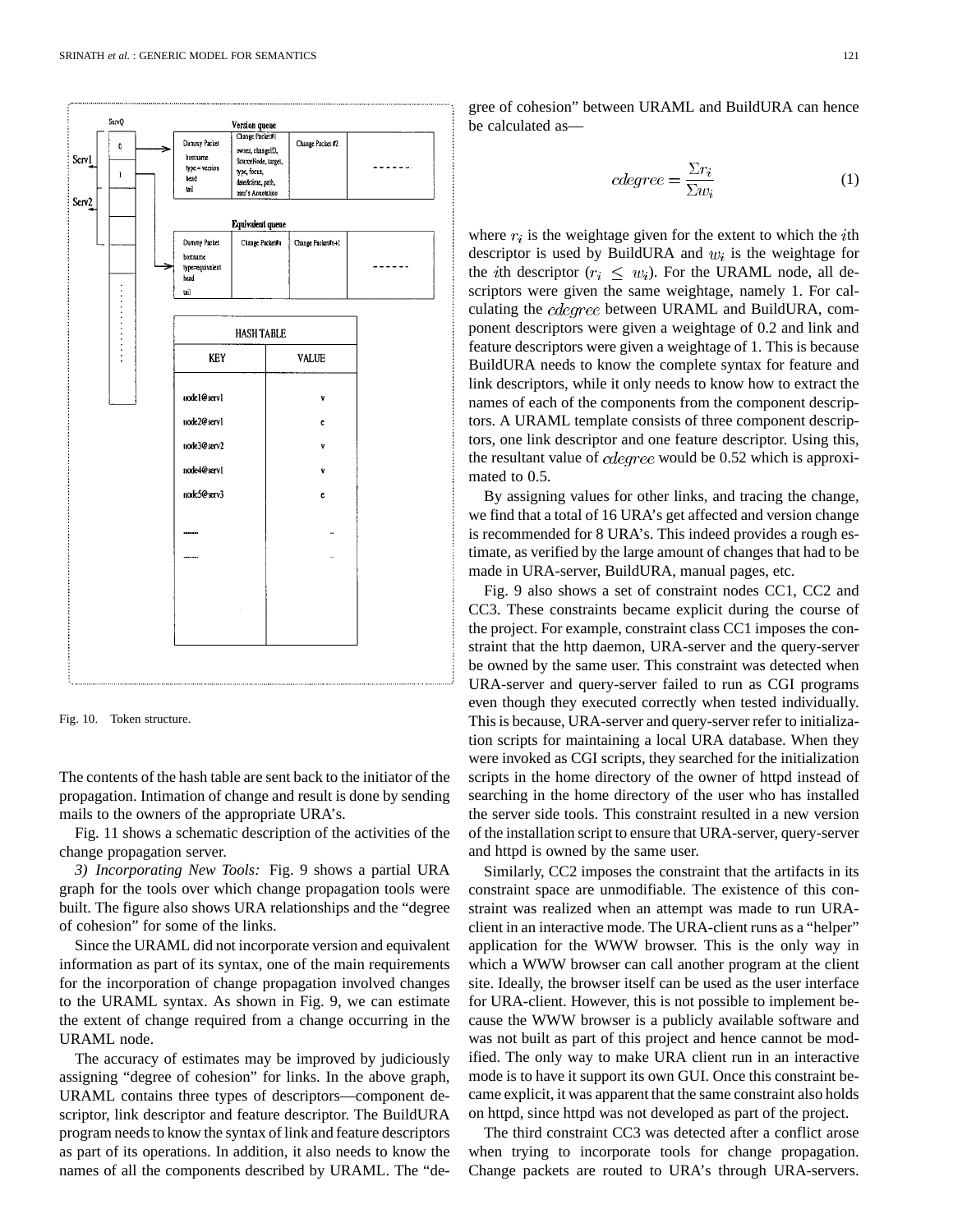

Fig. 11. Change propagation server.

When a URA-server receives a change packet it saves it in a local repository and sends a URAML tag to all the URA's which have to be affected. However, since each URA is owned by its respective owner it is not possible for URA-server to write the URAML tag into the URA files. This conflict is now resolved by placing a constraint that BuildURA, URA-server and all the URA's built should belong to a common group, and URA's should be group writable. This constraint resulted in a new version of BuildURA which managed the permissions of each URA built by it.2

An inconsistency resulting from constraint violations was detected due to a change in the installation script. Once constraint CC1 became apparent, the installation script was modified to accommodate this constraint. The changed installation script now determined the owner of httpd running on the system and changed the owner tag for all the CGI scripts that it installs. However if we trace this change from the node for installation scripts, back to the httpd node, we see that it causes a constraint violation. This is because if the owner of httpd is *root*—the system administrator in Unix systems, attempting to change the owner of a file to *root* may fail in some systems. It was hence decided to change the installation scripts to prompt the user to provide the owner of httpd. If a machine has a running httpd managed by *root*, the modified scheme now requires the user to run another httpd on a different port number.

## *E. Summary*

In this section, we looked at how the proposed model for CM can be applied to software projects. One of the main challenges in dealing with software projects is that of hidden complexity. Often changes are sporadic and arbitrary, and if the project had poor analysis and design phases, a seemingly small change can overwhelm a major part of the project.

Representing the project as a directed graph enables us to track changes in the project across different levels of granularity. The proposed CM model provides a means for capturing the effect of changes on the project in the form of semantic versions.

A suite of tools which support the URA paradigm and semantics-based versioning has been designed and implemented to work in an intranet environment. More details about the tools for the URA paradigm may be found in [20] and that of change management may be found in [13].

## VI. CONCLUSIONS

This paper proposed a generic model for semantics-based configuration management in projects. The semantics of version management are captured in terms of changes in design attributes as versions and changes in nondesign attributes as design equivalents. However, our model does not include other semantic information such as the engineering reasons for creation of version, etc. Our model is generic and has been applied to CAD and SDP.

## ACKNOWLEDGMENT

The authors wish to thank the anonymous reviewers for their valuable comments which greatly helped in improving the quality of the paper.

#### **REFERENCES**

[1] D. Beech and B. Mahbood, "Generalized version control in an objectoriented database," in *Proc. IEEE 4th Int. Conf. Data Engg.*, 1988.

<sup>2</sup>This constraint has now been made obsolete by a decision to design a mail filter which receives incoming mails regarding change propagation and updates the URA files accordingly.